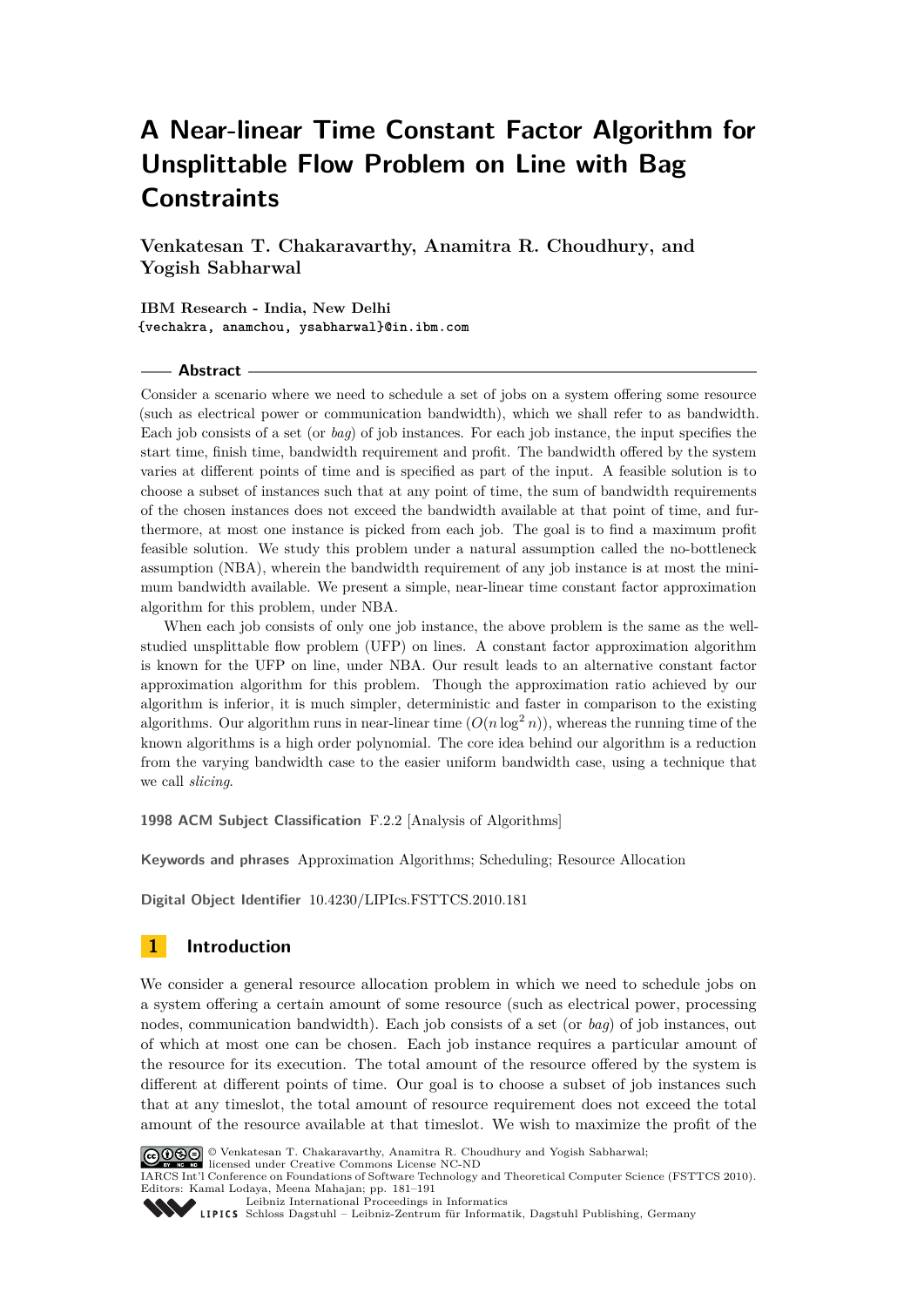chosen subset of jobs. The problem formulation is motivated by its applications in cloud computing, bandwidth allocation in networks, smart energy management and allocating processor nodes on a multi-processor system. We refer to [\[4,](#page-10-1) [11,](#page-10-2) [1,](#page-10-3) [12,](#page-10-4) [8\]](#page-10-5) for a discussion on some of these applications. Motivated by such scheduling and bandwidth allocation scenarios, we study an abstract problem called the *Varying bandwidth resource allocation problem with bag constraints* (BagVBRap), introduced in [\[8\]](#page-10-5). We use *bandwidth* as a generic term to refer to the resource under contention. The BagVBRap problem generalizes several previously studied scheduling and resource allocation problems. We next define the problem formally.

# **1.1** BagVBRap **Problem Definition**

The input consists of a set of jobs  $\mathcal{J}$ . Each job  $J \in \mathcal{J}$  consists of a set of *job instances* of which at most one can be selected for execution. A instance  $u$  of a job  $J$  is specified by an interval  $I_u = [a, b]$ , where a and b are the *start time* and the *finish time* of the instance u; we assume that *a* and *b* are integers. The job instance *u* is also associated with a *bandwidth requirement*  $\rho_u$  and a profit  $p_u$ . Let *D* be the maximum finish time over all instances so that the interval associated with every job instance is contained in the span [1*, D*]. We refer to each integer  $1 \le t \le D$  as a *timeslot*. For each timeslot *t*, the input specifies a number  $B_t$ which is the *bandwidth available* at timeslot *t*.

We use the term *instance* as a shorthand for job instance. Let  $U$  denote the set of all  $n$ instances over all the jobs in J. For each instance  $u \in \mathcal{U}$ , we view each interval  $I_u = [a, b]$  as a set of timeslots in the range [*a, b*]. We view each job as a *bag* of its instances. We say that the instance *u* is *active* at a timeslot *t*, if  $t \in I_u$ . For a timeslot *t*, let  $A(t)$  denote the set of all instances active at timeslot *t*.

A feasible solution is a subset of instances  $S \subseteq \mathcal{U}$  such that at every timeslot t, the sum of the bandwidth requirements of the instances from  $S$  active at time  $t$  is at most  $B_t$ , i.e, for every timeslot  $1 \le t \le D$ ,

$$
\sum_{u \in S \cap A(t)} \rho_u \le B_t.
$$

We call this the *bandwidth constraint*. Furthermore, it is required that at most one instance is picked from each job; we call this the *bag constraint*; we view a job as a bag of instances and hence the terminology. The problem is to find a feasible solution *S* such that the sum of the profits of the jobs in *S* is maximized. This completes the problem description.

The concept of bag constraints is quite powerful. Apart from handling the notion of release time and deadline, it can also work in a more general setting where a job can specify a set of possible time intervals where it can be scheduled. Moreover, BagVBRap allows for different instances of the same job to have different bandwidth requirements, processing times and profits.

The maximum and minimum available bandwidths over all timeslots will be of use in our discussion. We denote these by  $B_{\text{max}}$  and  $B_{\text{min}}$ , that is  $B_{\text{max}} = \max_{t \in [1, D]} B_t$  and  $B_{\min} = \min_{t \in [1, D]} B_t$ . Similarly, the maximum and minimum bandwidth requirement over all instances is also of interest. We denote these by  $\rho_{\text{max}}$  and  $\rho_{\text{min}}$ . That is,  $\rho_{\text{max}} = \max_{u \in \mathcal{U}} \rho_u$ and  $\rho_{\min} = \min_{u \in \mathcal{U}} \rho_u$ .

*Remark:* We can assume that for each instance *u*, the start time and end time of *u* are in the range  $[1, 2n]$ , since this leaves the problem combinatorially unchanged. Thus, we can assume that  $D \leq 2n$ .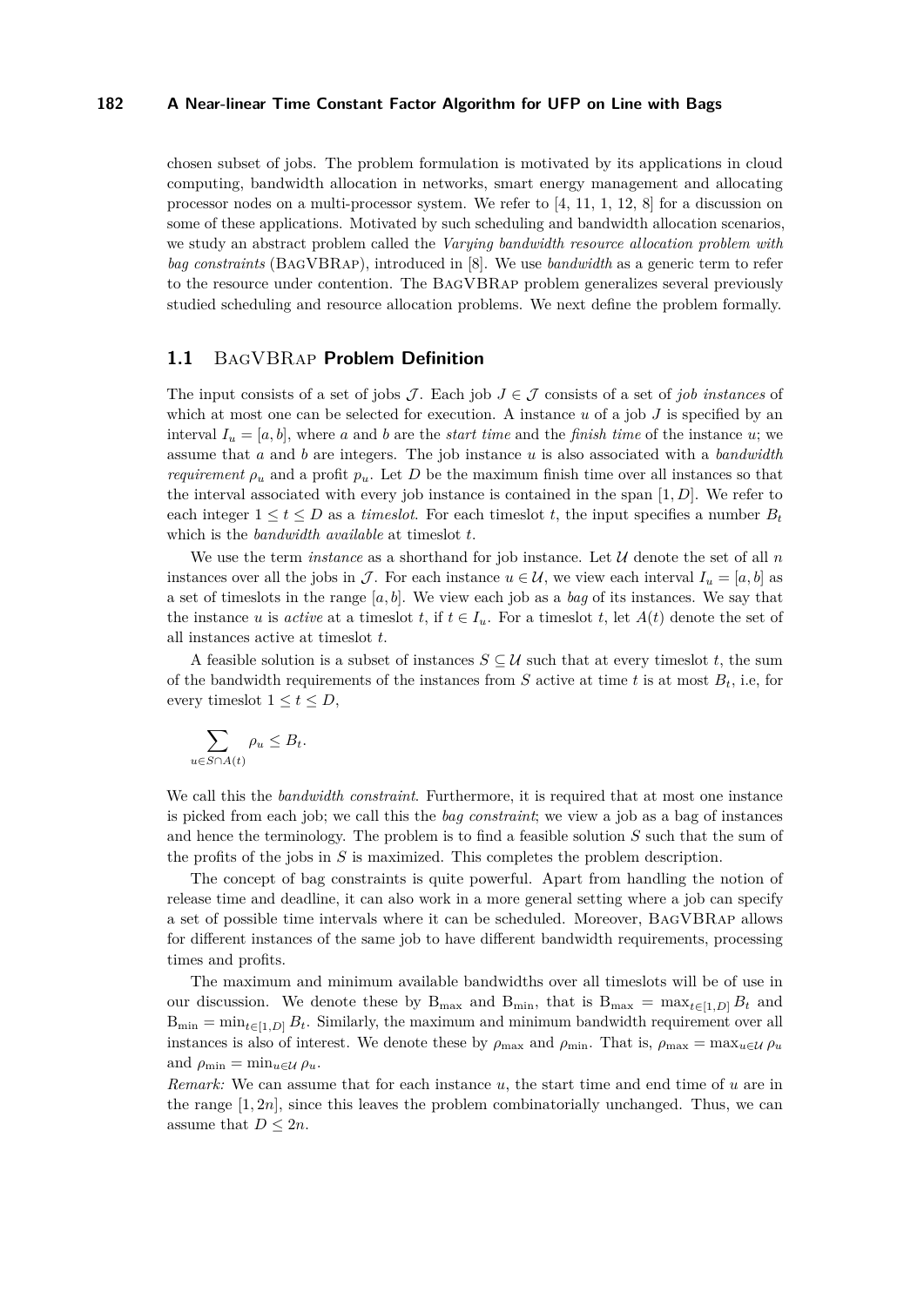# **1.2 Prior Work**

The BagVBRap problem is a generalized formulation that captures as special cases many well-studied scheduling and resource allocation problems. Here we shall describe some important special cases and then present a brief survey of some of the prior work dealing with these problems.

- *Uniform bandwidth resource allocation problem (*UBRap*):* This is the special case of  $\blacksquare$ the BagVBRap problem, where the bandwidth available is uniform across all timeslots and the bag constraints do not exist. Meaning, each job consists of only one instance and for all  $1 \le t \le D$ ,  $B_t = B$  for some fixed *B* given as part of the input.
- *Uniform bandwidth resource allocation problem with bag constraints (*BagUBRap*):* This m. is the special case of the BagVBRap problem, where the bandwidth available is uniform across all timeslots.
- *Varying bandwidth resource allocation problem (*VBRap*):* This is the special case of the  $\mathbf{r}$ BagVBRap problem, where each job has only one instance. The VBRap problem is the same as the unsplittable flow problem (UFP) on line graphs, a well-studied problem.

Calinescu et al. [\[7\]](#page-10-6) presented a 3-approximation for the UBRap problem, based on LP rounding technique that they refer to as "listing algorithm". Independently, Bar-Noy et al. [\[4\]](#page-10-1) also presented a local-ratio based 3-approximation algorithm for the same problem. They also show how to handle bag constraints and derive a 5-approximation algorithm for the BagUBRap problem. A further special case of the BagUBRap problem is obtained when the bandwidth requirements and the bandwidth available are all unit. This special case has been studied under the name *weighted job interval selection problem* (WJISP), for which Bar-Noy et al. [\[5\]](#page-10-7) and, independently, Berman and Dasgupta [\[6\]](#page-10-8) presented local-ratio based 2-approximation algorithms.

For the VBRap problem (i.e., the UFP problem on line) Chakrabarti et al. [\[9\]](#page-10-9) presented an algorithm with an approximation ratio of  $O(\log(\rho_{\text{max}}/\rho_{\text{min}}))$ . Bansal et al. [\[3\]](#page-10-10) presented an *O*(log *n*)-approximation algorithm for the same problem. No polynomial time constant factor approximation algorithm is known for this problem. However, in a break-through result, Bansal et al. [\[2\]](#page-10-11) obtained a quasi-PTAS for UFP on line. For the BagVBRap problem, an  $O(\log(B_{\text{max}}/B_{\text{min}}))$ -approximation algorithm was obtained in [\[8\]](#page-10-5); this was achieved by extending the LP based "listing" algorithm of Calinescu et al. [\[7\]](#page-10-6),

Obtaining a polynomial time constant factor approximation algorithm for the VBRap problem has remained a challenging open problem. However, this has been achieved under a reasonable assumption known as the *no-bottleneck assumption* (NBA).

**No Bottleneck Assumption (NBA)**: We say that an input to the BagVBRap problem satisfies the *no bottleneck assumption (NBA)*, if the maximum bandwidth requirement of every job instance is less than the minimum bandwidth available. That is,  $\rho_{\text{max}} \leq B_{\text{min}}$ .

Chakrabarti et al. [\[9\]](#page-10-9) obtained the first constant factor approximation algorithm for the VBRap problem, under NBA. For the same special case, Chekuri et al. [\[10\]](#page-10-12) improved the constant factor to  $(2 + \epsilon)$ . Both these algorithms are based on randomized rounding of LP solutions.

# **1.3 Our Result and Discussion**

Our main result is a constant factor approximation algorithm for the BagVBRap problem, under NBA. The running time of the algorithm is  $O(n \log^2 n)$ , where *n* is the number of job instances. The approximation ratio is 120.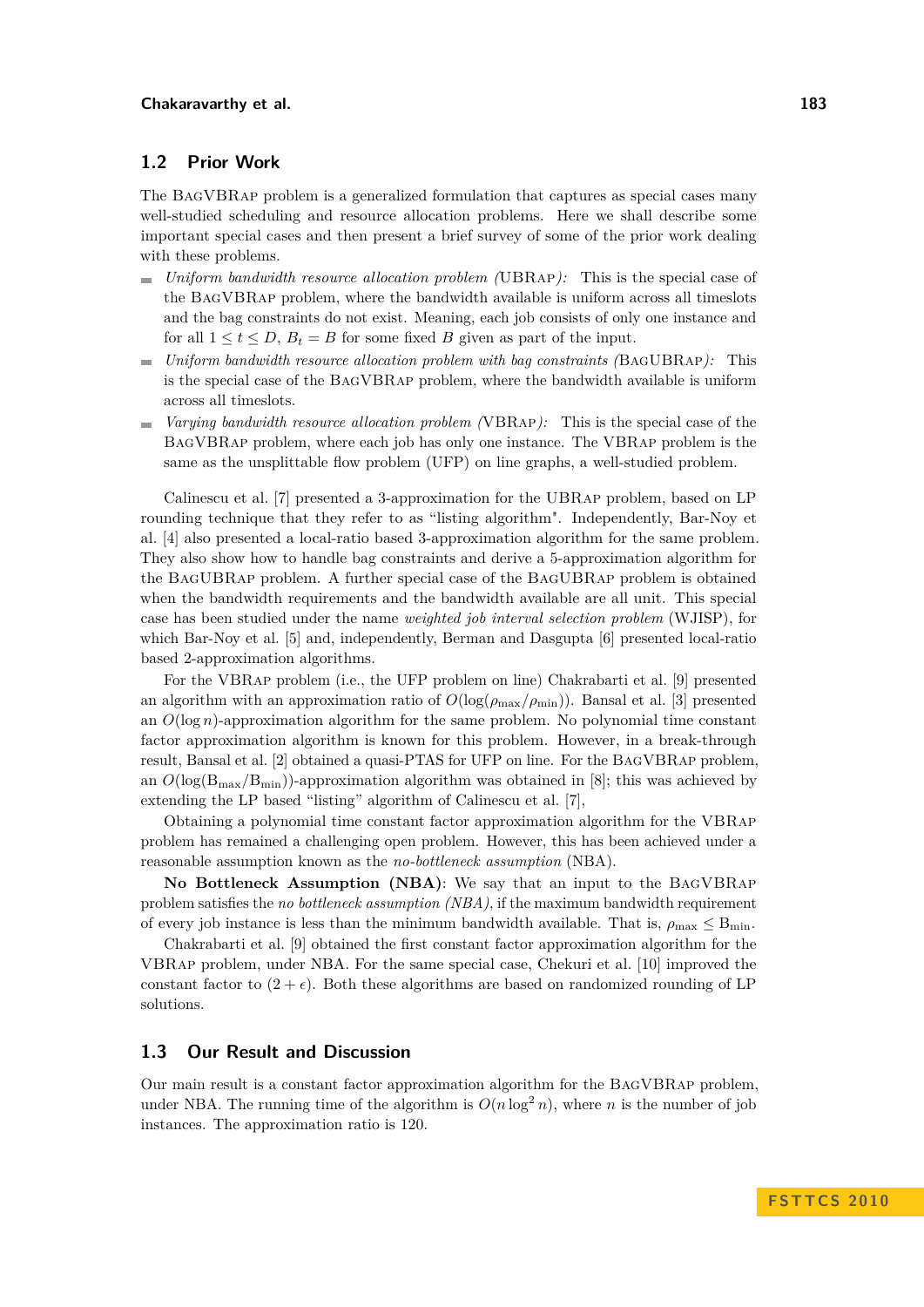An important feature of our approach is the simplicity of both the algorithm and analysis. We show how to handle the non-uniformity or the varying nature of the bandwidths available, via a reduction to the easier case of uniform bandwidths. Namely, we present a simple reduction from the BagVBRap problem with NBA to the BagUBRap problem. Given a BagVBRap input with *n* job instances, our algorithm produces a BagUBRap instance having at most  $O(n \log n)$  job instances. We then invoke the known constant factor approximation algorithm for BagUBRap, due to Bar-Noy et al. [\[4\]](#page-10-1), which is based on the local ratio technique, and runs in time  $O(n \log n)$ , where *n* is the number of input job instances. Thus, our algorithm for BAGVBRAP runs in time  $O(n \log^2 n)$ .

Our result yields a constant factor approximation algorithm for the UFP problem on line, with NBA. The approximation ratio is 120. As mentioned earlier, Chakrabarti et al. [\[9\]](#page-10-9) and Chekuri et al. [\[10\]](#page-10-12) have presented constant factor approximation algorithms for this problem. The algorithm of Chekuri et al. guarantees an approximation ratio of  $(2 + \epsilon)$  (for any  $\epsilon > 0$ ; this algorithm is based on randomized LP rounding. This algorithm offers a tradeoff between approximation ratio and running time. The best running time achievable within this framework is more than  $O(n^{10})$ . As the approximatio ratio approaches 2, the running time grows substantially. Though our algorithm is inferior in terms of approximation ratio, it is simpler, deterministic and runs in near-linear time  $(O(n \log^2 n))$ . We believe that our technique of reducing varying bandwidths to uniform bandwidths may find application in other scenarios as well.

**Organization.** The rest of the paper is devoted towards presenting our constant factor approximation algorithm for the BagVBRap problem with NBA. For a better exposition of our main ideas, in Section [3,](#page-4-0) we first consider a special case where the available bandwidths are all integral multiples of  $B_{\text{min}}$ . For this case, we present a constant factor approximation algorithm. In Section [4,](#page-7-0) we will take care of the technicalities in dealing with the general case and derive a constant factor approximation algorithm for the general case, which runs in time  $O(n \log^2 n)$ . Both the algorithms use reductions to BAGUBRAP.

# **2 Preliminaries**

Here, we develop some notations used throughout the paper. For a set of instances  $X \subseteq \mathcal{U}$ and a timeslot  $t \in [1, D]$ , let  $\rho_X(t)$  denote the sum of bandwidth requirements of all instances in *X* that are active at timeslot *t*, i.e.,  $\rho_X(t) = \sum_{u \in X \cap A(t)} \rho_u$ .

By a *bandwidth profile P*, we mean a function that specifies a bandwidth for each timeslot. If *P* and *Q* are two bandwidth profiles, we define  $P - Q$  to be the profile R given by:  $R(t) = \max\{0, P(t) - Q(t)\}\$ , for all timeslots *t*. For a bandwidth profile *P* and a constant *c*, we define  $c \otimes P$  to be the profile *P*<sup>*'*</sup> given by:  $P'(t) = c \cdot P(t)$ , for all timeslots *t*. By a *uniform strip of bandwidth b*, we mean a profile which uniformly takes the bandwidth to be *b*, for all timeslots. We say that the profile *P* is an *integral profile*, if for all timeslots  $t$ ,  $P(t)$ is an integral multiple of  $B_{\min}$  (we allow  $P(t) = 0$ ).

We say that a set of instances *X fits into a profile P*, if for all timeslots  $t$ ,  $\rho_X(t) \leq P(t)$ . The input specifies a profile  $P_{in}$  given by:  $P_{in}(t) = B_t$ , for all timeslots *t*. We shall refer to *Pin* as the input profile. Note that a feasible solution is simply a set of instances *S* that fits into the input profile *Pin* and satisfies the bag constraints.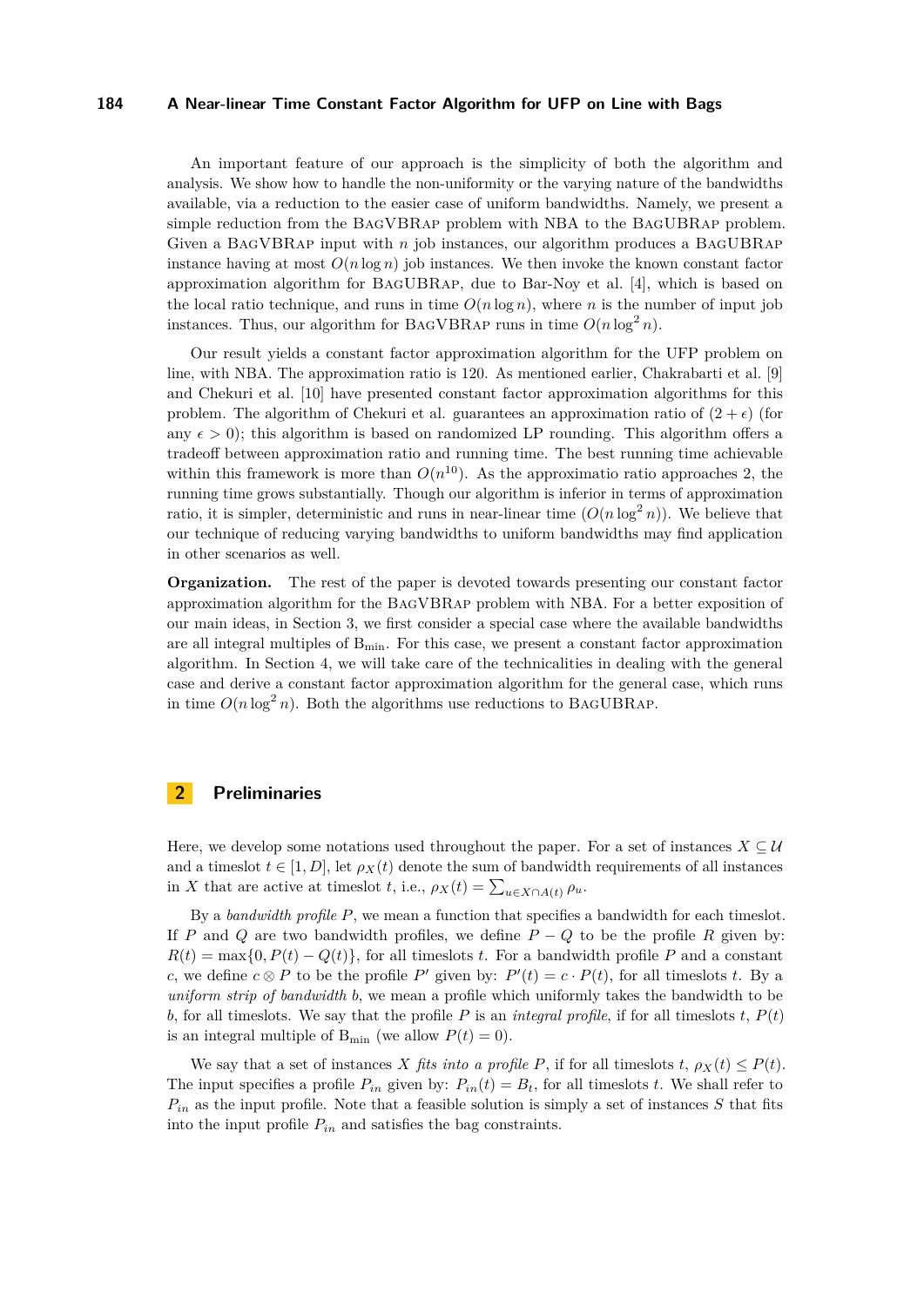<span id="page-4-1"></span>

**Figure 1** Illustration of slicing

# <span id="page-4-0"></span>**3** BagVBRap **with NBA: The Case of Integral Profiles**

In this section, for a simple exposition of our main ideas, we focus on the special case where the input bandwidth profile  $P_{in}$  is integral. For this case, we present a constant factor approximation algorithm having running time  $O(n^2 \log n)$ . In the next section, we will take care of the technicalities in dealing with the non-integral input profiles and derive a constant factor approximation algorithm for the general case, which runs in time  $O(n \log^2 n)$ .

Let  $K = B_{\text{max}}/B_{\text{min}}$ ; since the profile is assumed to be integral, K is an integer. We imagine the input bandwidth profile *Pin* to be a curve giving a value for each timeslot *t*. We slice the area under the curve horizontally into  $K$  *slices* each of height  $B_{\min}$ , as illustrated in Figure [1.](#page-4-1) For  $1 \leq j \leq K$ , the bandwidth profile of the *j*th slice is defined as follows: for  $1 \leq t \leq D$ ,

$$
\text{Slice}_j(t) = \begin{cases} B_{\min} & \text{if } B_t \geq j \cdot B_{\min} \\ 0 & \text{otherwise} \end{cases}
$$

Consider a feasible solution  $S \subseteq U$  (which fits into the profile  $P_{in}$  and satisfies the bag constraints). The solution *S* is said to be *slice-respecting*, if it is possible to assign the instances of *S* to the *K* slices satisfying the following two properties: (i) each instance  $u \in S$ is assigned to one of the *K* slices; (ii) for  $1 \leq j \leq K$ , the subset of instances assigned to the *j*th slice fits into the profile Slice<sup>j</sup> .

Let  $S_{\text{opt}} \subseteq \mathcal{U}$  be the optimum solution. Our algorithm and analysis have two main components:

- First, we will show that the optimum solution  $S_{\text{opt}}$  can be partitioned into 16 subsets such that each subset is a slice-respecting solution (see Section [3.1\)](#page-4-2).
- Second, we will present an algorithm that will output a slice-respecting solution *S* such  $\sim$ that the profit of *S* is a 5-approximation to the optimum slice-respecting solution (namely, the maximum profit solution among all slice respecting solutions). This algorithm is obtained via a reduction to the BagUBRap problem. (see Section [3.2\)](#page-6-0).

It follows that *S* is a 80-approximation to  $S_{\text{opt}}$ . This yields the following theorem.

I **Theorem 1.** *There exists a* 80*-approximation algorithm for the* BagVBRap *problem with NBA when the input bandwidth profile Pin is integral. The running time of the algorithm is*  $O(n^2 \log n)$ .

# <span id="page-4-2"></span>**3.1 Partitioning** *S*opt **into Slice-respecting Solutions**

In this section, we will prove the following lemma.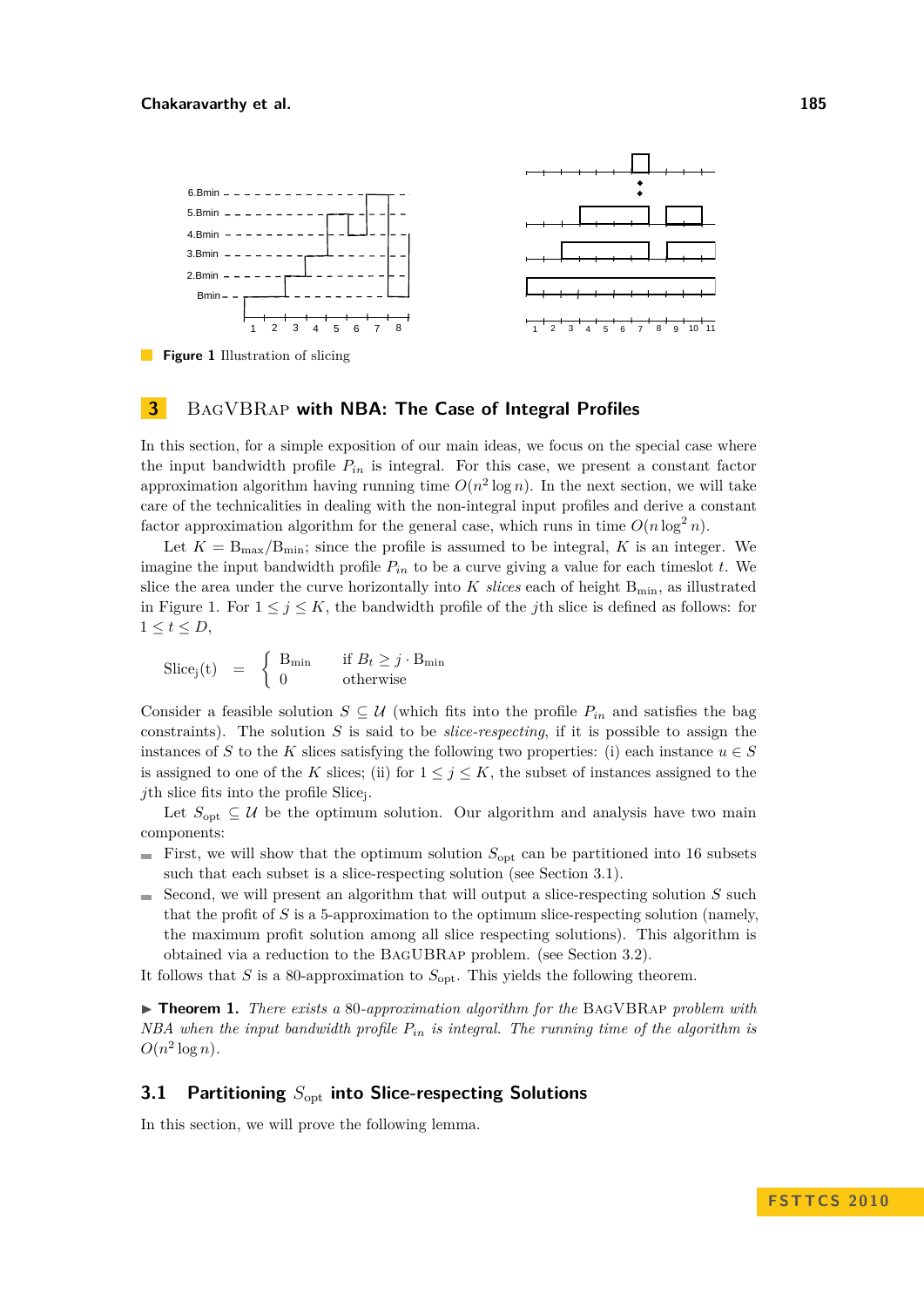<span id="page-5-0"></span>I **Lemma 2.** *Any feasible solution S can be partitioned into* 16 *subsets such that each subset is a slice-respecting solution.*

The intuitive idea behind the above claim is as follows. We will delete the first slice from the bottom of the profile and obtain a new profile. We shall identify a subset of instances *Y* and delete them such that the remaining instances fits into the new profile. We will show that the deleted subset of instances *Y* can be partitioned into a collection of 16 subsets such that each subset in the collection fits into the deleted (first) slice. We shall then apply the above procedure recursively *K* times obtaining *K* such collections. A slice-respecting solution can be formed by picking one subset from each collection. This way, we can form 16 slice respecting solutions.

The rest of the section is devoted to proving Lemma [2](#page-5-0) formally. The following two lemmas are useful for this purpose.

<span id="page-5-1"></span>**► Lemma 3.** Let P be any integral profile. Let  $X ⊆ U$  be any subset of instances that fits *into the profile P. Then, there exists a subset*  $Y \subseteq X$  *such that: (i) for all timeslots t,*  $\rho_Y(t) \ge \min\{\rho_X(t), B_{\min}\}\$ ; (*ii*) *Y fits into the uniform strip of bandwidth*  $4 \cdot B_{\min}$ .

**Proof.** For a subset  $T \subseteq U$ , a job instance is said to be *critical* for *T* if removal of the job instance from *T* causes the total bandwidth of the remaining jobs in *T* to fall below  $B_{\text{min}}$  at some timeslot. More formally, a job instance *u* is said to be critical for *T*, if  $\rho_{T\setminus\{u\}}(t) < B_{\min}$ for some  $t \in I_u$ .

We start with  $Y = X$  and then repeatedly remove jobs that are not critical for  $Y$  until no more such jobs exist. We argue that the remaining jobs in *Y* satisfy the required properties. The first property follows from the fact that we never remove a critical job. The second property is proved by contradiction. Suppose that for some timeslot  $\tilde{t}$ ,  $\rho_Y(\tilde{t}) > 4 \cdot B_{\min}$ . Let

 $t_l = \max_t \{ t \leq \tilde{t} \text{ and } \rho_Y(t) < 2 \cdot B_{\min} \}$  and  $t_r = \min_t \{ t \geq \tilde{t} \text{ and } \rho_Y(t) < 2 \cdot B_{\min} \}.$ 

First, let us suppose that both  $t_l$  and  $t_r$  exist. Note that by definition of  $t_l$  and  $t_r$ , we have that  $\rho_Y(t) \geq 2 \cdot B_{\text{min}}$ , for all  $t \in (t_l, t_r)$ . We will now argue that there exists some job instance  $u \in Y$ , such that  $I_u$  is contained in  $(t_l, t_r)$ . If this were not so, then for any timeslot  $t' \in (t_l, t_r)$ , any job instance *u*' active at timeslot *t'* would also be active at timeslot  $t_l$  or at times that is implies that for any  $t' \in (t_l, t_r)$ ,  $\rho_Y(t') \leq \rho_Y(t_l) + \rho_Y(t_r) < 4 \cdot B_{\min}$ . This would contradict our hypothesis that  $\rho_Y(\tilde{t}) > 4 \cdot B_{\text{min}}$ . Therefore, there exists a job instance *u* such that  $I_u$  is contained in  $(t_l, t_r)$ . This combined with the fact that  $\rho_Y(t) \geq 2 \cdot B_{\text{min}}$ , for all  $t \in (t_l, t_r)$  and the NBA implies that *u* is not a critical job. This contradicts our construction of *Y* .

Now, let us assume that  $t_l$  does not exist. Then  $\rho_Y(t) \geq 2 \cdot B_{\min}$ , for all  $t \in [1, \hat{t}]$ . Let  $u' \in Y$  be the job with the earliest finish time and let its finish time be  $t_{u'}$ . Note that  $\rho_Y(t) \geq 2 \cdot B_{\text{min}}$  for all  $t \in [1, t_{u'}]$ . This fact along with the NBA assumption implies that *u* is not a critical job. This contradicts our construction of *Y* .

The case when  $t_r$  does not exist is handled similar to the case of  $t_l$  not existing as above. This completes the proof of the lemma.

<span id="page-5-2"></span>**Lemma 4.** Let  $X \subseteq U$  be any subset of instances that fits into the uniform strip of bandwidth  $4 \cdot B_{\text{min}}$ *. Then, X can be partitioned into a collection of* 16 *subsets*  $\{X_1, X_2, \ldots, X_{16}\}\$  *such that each subset*  $X_i$  *fits into the uniform strip of bandwidth*  $B_{\min}$ *.* 

**Proof.** We say that an instance  $u \in X$  is *large*, if  $\rho_u > B_{\text{min}}/2$ ; otherwise, *u* is said to be small. Let  $X_{\ell} \subseteq X$  be the set of large instances and let  $X_{s}$  be the set of small instances. Let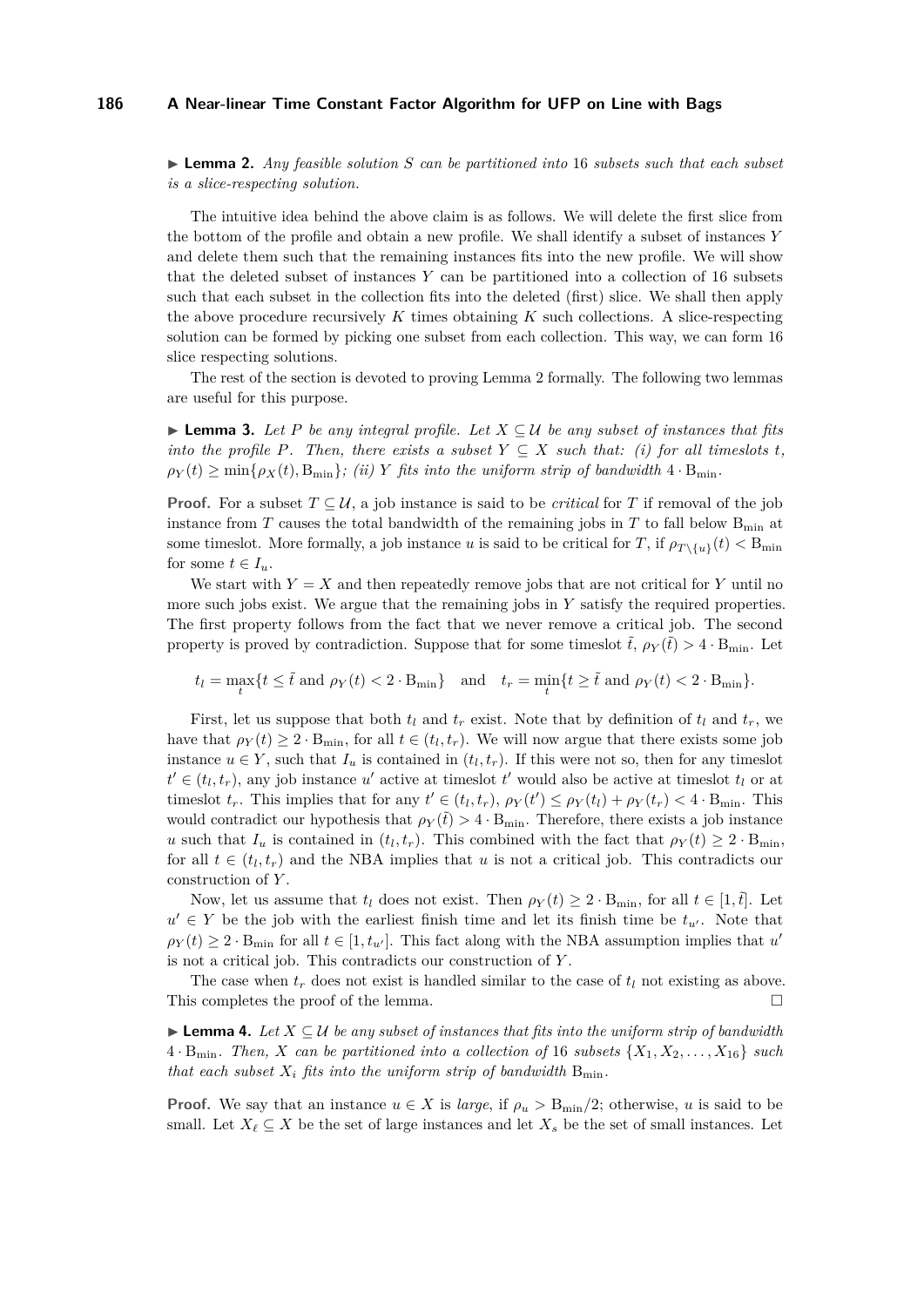### **Chakaravarthy et al. 187**

us first focus on the set  $X_\ell$ . Create 8 uniform strips of bandwidth  $B_{\min}$ , named  $P_1, P_2, \ldots, P_8$ . called *buckets*. Arrange the instances in  $X_\ell$  in a list in increasing order of their start times. Scan this list and for each instance *u*, add *u* to a bucket where it can fit without violating the bandwidth constraint. The crucial claim is that each instance *u* will fit into some bucket. To see this claim, consider the first instance *u* that does not fit into any bucket. Let the starting timeslot of  $u$  be  $t_0$ . Since we are dealing with large instances, each bucket contains exactly one large instance active at the timeslot  $t_0$ . Let  $Y$  be the set of these instances. Their combined bandwidth at  $t_0$  is  $\rho_Y(t_0) > 4 \cdot B_{\text{min}}$ . This is a contradiction since X is assumed to fit into a uniform strip of bandwidth  $4 \cdot B_{\text{min}}$ .

The argument for small tasks is similar. Consider 8 uniform strips of bandwidth  $B_{min}$ ,  $Q_1, Q_2, \ldots, Q_8$ , which are referred to as buckets. Scan the small instances in the increasing order of their start times. For each instance *u*, add *u* to a bucket where it would fit without violating the bandwidth constraint. As before, we claim that every instance will fit into at least one bucket. To see this, suppose *u* be the first instance that does not fit into any bucket. Let the starting timeslot of *u* be  $t_0$ . For each  $1 \leq i \leq 8$ , let  $Y_i$  be the set of instances in  $Q_i$ active at timeslot  $t_0$ . Since *u* is small,  $\rho_{Y_i}(t_0) > B_{\min}/2$ . Let *Y* be the union of  $Y_1, Y_2, \ldots, Y_8$ . Their combined bandwidth at  $t_0$  is  $\rho_Y(t_0) > 4 \cdot B_{\text{min}}$ . This is a contradiction since X is assumed to fit into a uniform strip of bandwidth  $4\cdot B_{\min}.$ 

The set of instances added to the 16 buckets  $P_1, P_2, \ldots, P_8$  and  $Q_1, Q_2, \ldots, Q_8$  are taken to be the required subsets  $X_1, X_2, \ldots, X_{16}$ .

We now prove Lemma [2.](#page-5-0) Let  $P_0 = P_{in}$  be the input profile and let  $X_0 = S$  be the given solution. We first invoke Lemma [3](#page-5-1) with  $P_0$  and  $X_0$  as inputs and obtain a set of instances  $Y_1$ . We then apply Lemma [4](#page-5-2) to partition  $Y_1$  into a collection of 16 subsets  $\{Y_1^1, Y_1^2, \ldots, Y_1^{16}\}.$ Note that each of these subsets  $Y_1^i$  fits into the profile of the first slice. We delete the first slice (bottom-most slice) from the profile  $P_0$  and obtain a profile  $P_1$  (formally, we set  $P_1 = P_0$  – Slice<sub>1</sub>). We also delete the set of instances  $Y_1$  from  $X_0$  and get a new set of instances  $X_1 = X_0 - Y_1$ . Observe that the set of instances  $X_1$  fits into the profile  $P_1$ . This allows us to apply the above process starting with  $P_1$  and  $X_1$  as inputs. Overall, we will apply the above process iteratively *K* times.

Formally, for  $j = 1$  to  $K$ , we do as follows:

- Invoke Lemma [3](#page-5-1) with  $P_{j-1}$  and  $X_{j-1}$  as inputs and obtain a set of instances  $Y_j$ .  $\mathcal{L}$
- Invoke Lemma [4](#page-5-2) to partition  $Y_j$  into a collection of 16 subsets  $\{Y_j^1, Y_j^2, \ldots, Y_j^{16}\}$ . Note that each set  $Y_j^i$  fits into the profile of the *j*th slice.
- Define a new integral profile  $P_j = P_{j-1} \text{Slice}_j$ .  $\overline{\phantom{a}}$
- Define  $X_j = X_{j-1} Y_j$ . The set of instances  $X_j$  fits into the profile  $P_j$ .  $\overline{\phantom{a}}$

We now form 16 solutions: for  $1 \leq i \leq 16$ , let  $Z_i = \bigcup_{j=1}^K Y_j^i$ . Each set  $Z_i$  is a slicerespecting solution. This completes the proof of Lemma [2.](#page-5-0)

# <span id="page-6-0"></span>**3.2 Approximating the Optimum Slice-respecting Solution**

In this section, we shall present an algorithm for finding a 5-approximation to the optimum slice-respecting solution. We achieve this goal via a reduction to the BagUBRap problem, for which Bar-Noy et al. [\[4\]](#page-10-1) designed a local-ratio based 5-approximation algorithm.

Let  $S^*$  be the optimum slice-respecting solution. Our goal is to find a 5-approximation to  $S^*$ , via a reduction to the BAGUBRAP problem. Let  $\mathcal I$  be the input instance, which we will transform into an input instance  $\bar{\mathcal{I}}$  of BAGUBRAP. Let the timespan of  $\bar{\mathcal{I}}$  be [1, D] so that all the job instances finish before D. In the transformed instance  $\tilde{\mathcal{I}}$ , the timespan will be [1, KD], where K is the number of slices. The bandwidth profile of  $\tilde{\mathcal{I}}$  is obtained by concatenating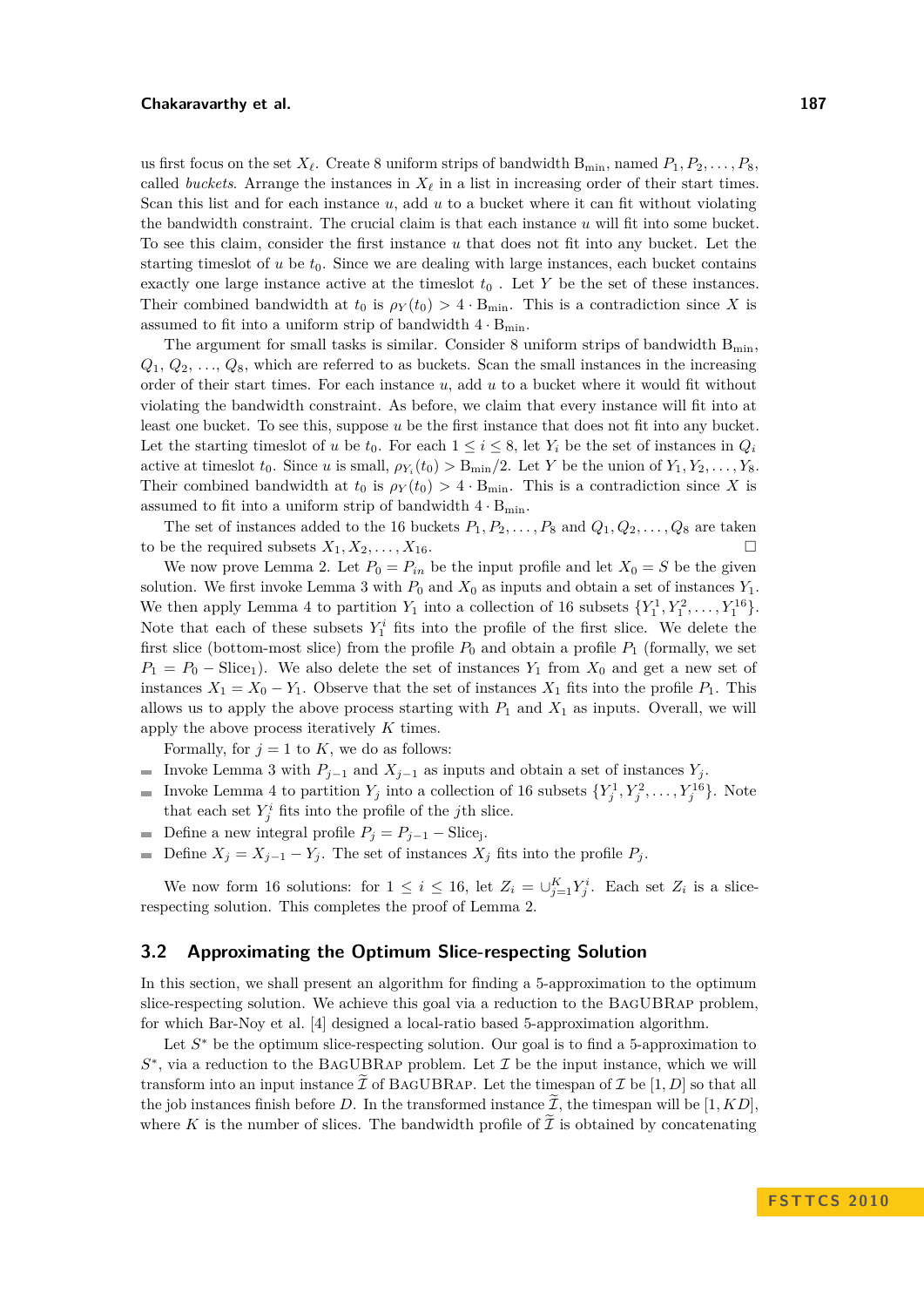the bandwidth profiles of the *K* slices; namely, for  $1 \leq j \leq K$ , the range  $[1 + (j - 1)D, jD]$ corresponds to the *j*th slice. Formally, in the input instance  $\tilde{I}$ , the bandwidth available  $\tilde{B}_t$ is declared as follows: for  $1 \leq j \leq K$  and for each timeslot  $t \in [1 + (j-1)D, jD]$ , we set  $\tilde{B}_t = \text{Slice}_j(t-(j-1)D)$ . Note that in  $\tilde{\mathcal{I}}$ , the bandwidths available at all timeslots are either Bmin or 0.

For each job  $J \in \mathcal{J}$  of the input  $\mathcal{I}$ , we create a corresponding job  $\tilde{J}$  in  $\tilde{\mathcal{I}}$ . For each job instance  $u \in \mathcal{U}$  in the input instance  $\mathcal{I}$  with associated interval  $I_u = [a, b]$ , we create at most *K* copies of *u* as follows. For each slice  $1 \leq j \leq K$ , we create a copy of *u*, if the instance *u* can be scheduled in the *j*th slice (meaning, for all  $t \in [a, b]$ , Slice<sub>i</sub>(t)  $\neq 0$ ); this copy of *u* is declared to have the interval  $I_u^j = [(j-1)D + a, (j-1)D + b]$ . This way, at most *K* copies are created for the instance *u*. Each of these copies will have the same bandwidth requirement and profit as the instance *u*. If  $J \in \mathcal{J}$  is the job to which the instance *u* belongs, then all these copies of *u* are made instances of the corresponding job  $\tilde{J}$  in the transformed input  $\widetilde{\mathcal{I}}$ . For instance, if a job  $J \in \mathcal{J}$  had d instances in  $\mathcal{I}$ , its corresponding job in  $\widetilde{\mathcal{I}}$  would have at most *dK* instances.

A minor issue in the above construction is that in  $\tilde{\mathcal{I}}$ , the bandwidths available are not uniform across all the timeslots. However, these are all either  $B_{\text{min}}$  or 0. This is easily addressed via compressing the profile by deleting all timeslots where the bandwidth availability is 0. This way, we get a BagUBRap instance. This completes the reduction.

It is easy to see that a slice-respecting feasible solution  $S$  to  $\mathcal I$  can be converted into a feasible solution  $\widetilde{S}$  for  $\widetilde{I}$  and vice versa. To see the forward direction, if *u* is an instance picked in the solution *S* and assigned to slice *j*, we pick the instance  $I_u^j$  in  $\tilde{S}$ . For the reverse direction, if the instance  $I_u^j$  is picked in the solution  $\tilde{S}$ , we include the instance  $I_u$  in  $S$  and assign it to the slice *j*. Now invoking the 5-approximation algorithm for the BagUBRap problem [\[4\]](#page-10-1), we get the desired 5-approximation to the optimum slice-respecting solution.

The 5-approximation algorithm for the BAGUBRAP problem runs in time  $O(\tilde{n} \log(\tilde{n}))$ , where  $\tilde{n}$  is the number of job instances in  $\tilde{\mathcal{I}}$ . In our reduction, for each job instance  $u \in \mathcal{I}$ , at most *K* instances are created in  $\tilde{\mathcal{I}}$  and hence,  $\tilde{n} \leq Kn$ . Recall that  $K = B_{\text{max}}/B_{\text{min}}$ . We can assume that  $B_{\text{max}} \leq n \rho_{\text{max}}$ . Under NBA, we also have that  $B_{\text{min}} \geq \rho_{\text{max}}$ . Hence,  $K = O(n)$ . Thus, our algorithm runs in time  $O(n^2 \log n)$ .

# <span id="page-7-0"></span>**4 A Constant Factor Approximation for the General Case**

We now consider the general case involving non-integral input profiles and derive a constant factor approximation algorithm having running time  $O(n \log^2 n)$ . The core idea of slicing is the same as that of the earlier section. The new result is obtained by dealing with some technicalities. First, instead of slicing the input profile into slices of equal height, here we shall slice the profile into slices of geometrically increasing heights. This enables us to bring down the running time. Secondly, we shall "floor" the input profile by carefully decreasing the bandwidth available at every timeslot so that it becomes "geometric" and it is therefore, suitable for "geometric slicing". However, the "flooring" increases the approximation ratio by a constant factor.

We say that a profile *P* is a *geometric integral profile* (GIP), if one of the following two conditions is true:

- For all timeslots *t*, either  $P(t) = 0$  or  $P(t) = 2^i \cdot B_{\min}$ , for some integer  $i \ge 0$ .  $\mathbf{r}$
- There exists an integer constant  $c \geq 0$  such that for all timeslots *t*, either  $P(t) = 0$  or  $\overline{a}$  $P(t) = (2^i - 2^c)B_{\text{min}}$ , for some integer  $i \geq 0$ .

In the former case the profile is said to be a *type-1* GIP and in the latter case, the profile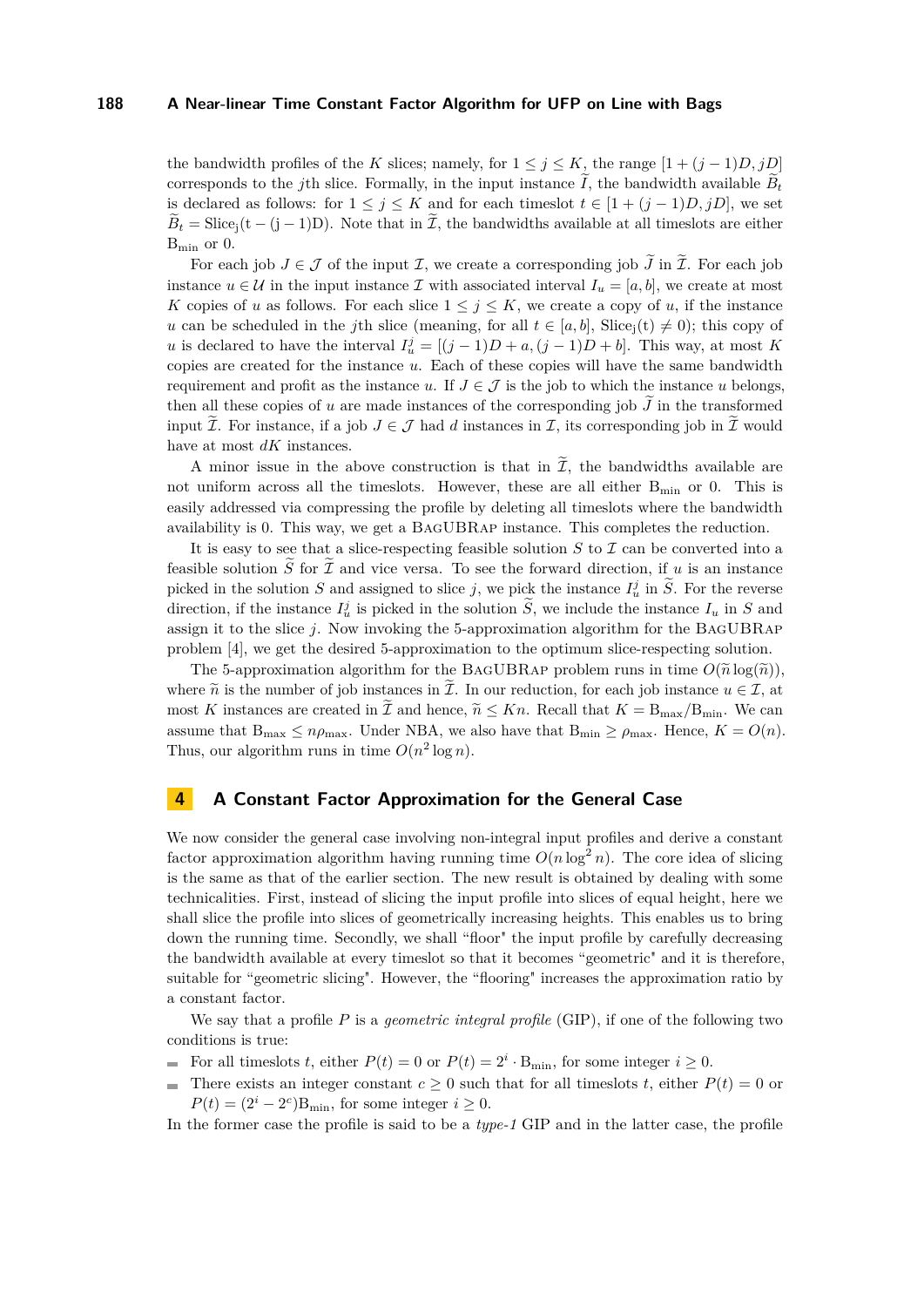<span id="page-8-0"></span>

**Figure 2** Illustration of slicing

said to be a *type-2* GIP. The idea of having two different types of GIPs is that we shall start with a type-1 GIP and as we delete slices iteratively, we obtain type-2 GIPs.

We first convert the input profile  $P_{in}$  into a type-1 GIP by "flooring" the bandwidths, as follows. Define a new profile  $\tilde{P}_{in}$  given by  $\tilde{P}_{in}(t) = 2^i \cdot B_{\min}$ , where  $i = \lfloor \log(P_{in}(t)/B_{\min}) \rfloor$ . Figure [2](#page-8-0) presents the flooring of the profile shown in Figure [1.](#page-4-1) A feasible solution  $S \subseteq U$ (which fits into the profile  $P_{in}$ ) may not fit into the profile  $P_{in}$ . Our algorithm will actually output a solution that fits into the profile  $P_{in}$ . In this process, we lose a constant factor in the approximation.

Similar to the previous section, we now define the notion of slices and slice-respecting solutions. Let  $K = 1 + |\log(B_{\text{max}}/B_{\text{min}})|$ . We slice the profile  $P_{in}$  horizontally into K slices in a geometric manner. The profile of the first slice  $Slice_1$  is the uniform strip of bandwidth B<sub>min</sub>. For  $2 \leq j \leq K$ , the bandwidth profile of the *j*th slice is given by the following profile: for  $1 \le t \le D$ ,

$$
\text{Slice}_j(t) = \begin{cases} 2^{j-2} \cdot B_{\min} & \text{if } \widetilde{P}_{in}(t) \ge 2^{j-1} \cdot B_{\min} \\ 0 & \text{otherwise} \end{cases}
$$

See Figure [2](#page-8-0) for an illustration of the slices.

Consider a feasible solution  $S \subseteq U$  (which fits into the profile  $P_{in}$  and satisfies the bag constraints). The solution *S* is said to be *slice-respecting*, if it is possible to assign the instances of *S* to the *K* slices satisfying the following two properties: (i) each instance  $u \in S$ is assigned to one of the *K* slices; (ii) for  $1 \leq j \leq K$ , the subset of instances assigned to the *j*th slice fits into the profile Slice<sup>j</sup> .

Let  $S_{\text{opt}} \subseteq \mathcal{U}$  be the optimum solution. Our algorithm and analysis have two main components:

- First, we will show that the solution  $S_{\text{opt}}$  can be partitioned into 24 subsets such that each subset is a slice-respecting solution.
- Second, we will present an algorithm that will output a slice-respecting solution *S* such  $\sim$ that the profit of *S* is a 5-approximation to the optimum slice-respecting solution.

It follows that *S* is a 120-approximation to  $S_{\text{opt}}$ . This yields the following theorem.

<span id="page-8-2"></span>▶ **Theorem 5.** *There exists a* 120*-approximation algorithm for the* BAGVBRAP *problem with NBA. The running time of the algorithm is*  $O(n \log^2 n)$ .

We now focus on the first component and prove a lemma similar in spirit to Lemma [2.](#page-5-0)

<span id="page-8-1"></span>I **Lemma 6.** *Any feasible solution S* ⊆ U *can be partitioned into* 24 *subsets such that each subset is a slice-respecting solution.*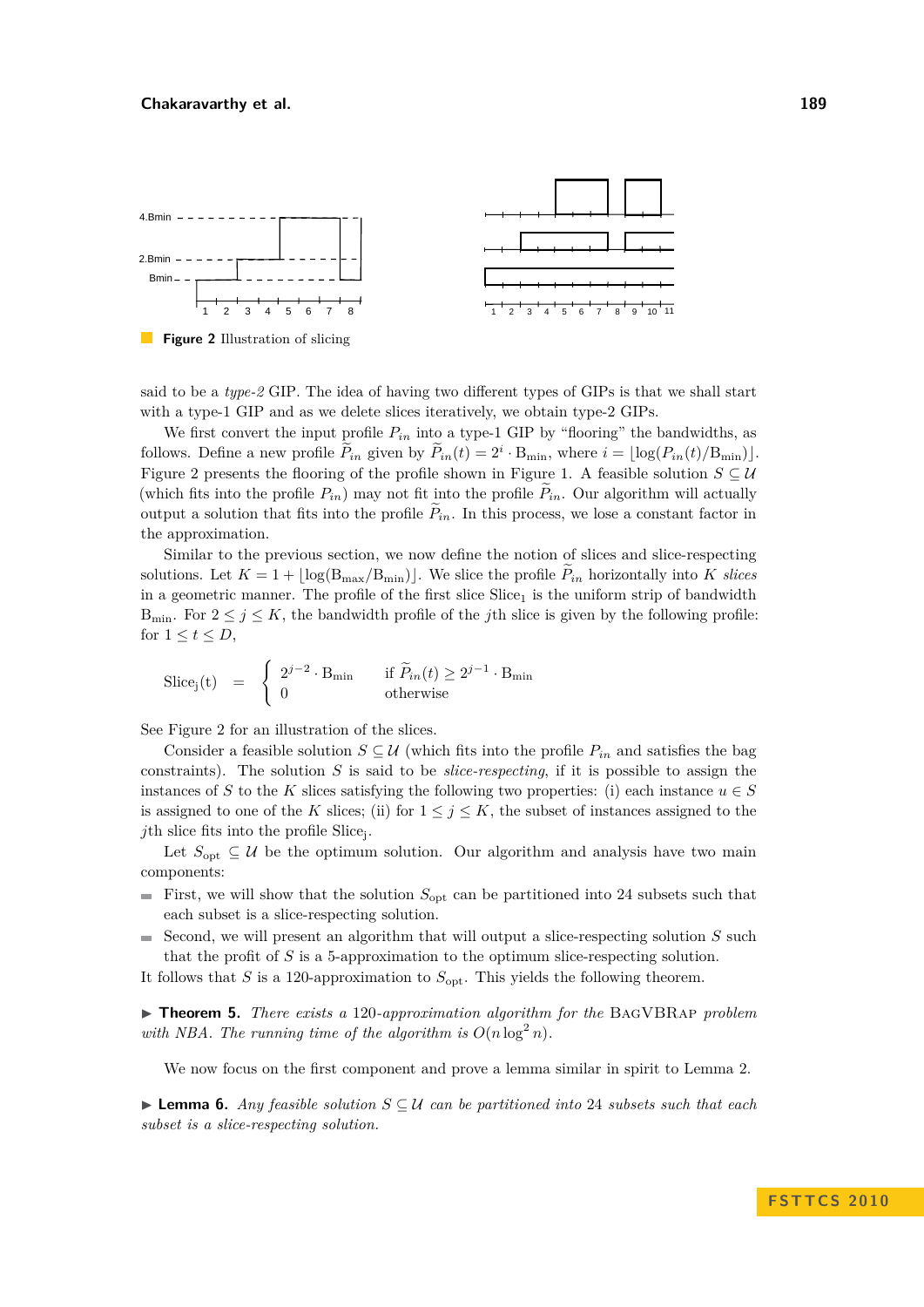We first state two variants of Lemma [3](#page-5-1) that deal with the two types of GIPs. The proofs are similar to that of Lemma [3.](#page-5-1)

<span id="page-9-0"></span>**► Lemma 7.** Let P be any type-1 GIP. Let  $X ⊆ U$  be any subset of instances that fits into *the profile*  $2 \otimes P$ *. Then, there exists*  $Y \subseteq X$  *such that: (i) for all timeslots t,*  $\rho_Y(t) \ge$  $\min\{\rho_X(t), 2 \cdot B_{\min}\}\$ ; (ii) *Y* fits the uniform strip of bandwidth  $6 \cdot B_{\min}$ .

<span id="page-9-2"></span>**► Lemma 8.** Let P be any type-2 GIP with parameter  $c \ge 0$ . Let  $X \subseteq U$  be any subset of *instances that fits into the profile*  $2 \otimes P$ *. Then, there exists*  $Y \subseteq X$  *such that: (i) for all timeslots*  $t$ *,*  $\rho_Y(t) \ge \min\{\rho_X(t), 2 \cdot 2^c \cdot B_{\min}\}\$ ; *(ii) Y fits into the uniform strip of bandwidth*  $6 \cdot 2^c \cdot B_{\min}$ .

We next state a variant of Lemma [4.](#page-5-2) The proof is similar to that of Lemma [4.](#page-5-2)

<span id="page-9-1"></span>**► Lemma 9.** Let  $X \subseteq U$  be any subset of instances that fits into the uniform strip of *bandwidth*  $6 \cdot \alpha \cdot B_{\text{min}}$ *, for some integer*  $\alpha \geq 1$ *. Then, X can be partitioned into* 24 *subsets*  $X_1, X_2, \ldots, X_{24}$  *such that each subset*  $X_i$  *fits into the uniform strip of bandwidth*  $\alpha \cdot B_{\min}$ .

We now prove Lemma [6.](#page-8-1) The proof is similar to that of Lemma [2](#page-5-0) and is proved in an iterative manner. In the first iteration, we apply Lemma [7](#page-9-0) and Lemma [9](#page-9-1) on profile  $P_{in}$ , which is a type-1 GIP. In the subsequent iterations, we will apply Lemma [8](#page-9-2) and [9,](#page-9-1) as the profiles considered in these iterations are type-2 GIPs.

Let  $P_0 = P_{in}$  be the input profile, which is a type-1 GIP. Let  $X_0 = S$  be the given solution that fits into the profile  $P_{in}$ . Observe that  $X_0$  fits into the profile  $2 \otimes P_0$ . We first invoke Lemma [7](#page-9-0) with  $P_0$  and  $X_0$  as inputs and obtain a set of instances  $Y_1$ . We then apply Lemma [9](#page-9-1) to partition  $Y_1$  into 24 subsets  $Y_1^1, Y_1^2, \ldots, Y_1^{24}$  (here  $\alpha = 1$ ). Note that each of these subsets  $Y_1^i$  fits into the profile  $Slice_1$ . We delete the first slice (bottom-most slice) from the profile  $P_0$  and obtain a profile  $P_1$  (formally, we set  $P_1 = P_0 - \text{Slice}_1$ ). We also delete the set of instances  $Y_1$  from  $X_0$  and get a new set of instances  $X_1 = X_0 - Y_1$ .

The profile  $P_1$  is a type-2 GIP with parameter  $c = 0$  and  $X_1$  fits into  $2 \otimes P_1$ . We invoke Lemma [8](#page-9-2) with  $P_1$  and  $X_1$  as inputs and obtain a set of instances  $Y_2$ . We then apply Lemma [9](#page-9-1) to partition  $Y_2$  into 24 subsets  $Y_2^1, Y_2^2, \ldots, Y_2^{24}$  (here  $\alpha = 2^0 = 1$ ). Note that each of these subsets  $Y_2^i$  fits into the profile Slice<sub>2</sub>. We now delete the second slice from the profile  $P_1$  and obtain a profile  $P_2$  (formally, we set  $P_2 = P_1 - \text{Slice}_2$ ). We also delete the set of instances  $Y_2$ from  $X_1$  and get a new set of instances  $X_2 = X_1 - Y_2$ . The profile  $P_2$  is a type-2 GIP with parameter  $c = 1$  and  $X_2$  fits into  $2 \otimes P_2$ .

We can now iteratively apply the above process starting with  $P_2$  and  $X_2$  as inputs. We continue like this for *K* iterations. Formally, for  $j = 2$  to *K*, do as follows:

- Invoke Lemma [8](#page-9-2) with  $P_{j-1}$  and  $X_{j-1}$  as inputs and obtain a set of instances  $Y_j$ .
- Invoke Lemma [9](#page-9-1) to partition  $Y_j$  into 24 subsets  $Y_j^1, Y_j^2, \ldots, Y_j^{24}$ . Each set  $Y_j^i$  fits into  $\overline{\phantom{a}}$ the profile Slice<sup>j</sup> .
- Define a profile  $P_j$  given by  $P_j = P_{j-1}$  Slice<sub>j</sub>. The profile  $P_j$  is a type-2 GIP with parameter  $c = j - 2$ .
- Define  $X_j = X_{j-1} Y_j$ . The set of instances  $X_j$  fits into the profile  $2 \otimes P_j$ .  $\equiv$

We now form 24 solutions: for  $1 \leq i \leq 24$ , let  $Z_i = \bigcup_{j=1}^K Y_j^i$ . Each set  $Z_i$  is a slicerespecting solution. This completes the proof of Lemma [6.](#page-8-1)

We now outline the second component required to prove Theorem [5.](#page-8-2) What we need is an algorithm that approximates the optimum slice respecting solution within a factor of 5. The construction is the same as that of Section [3.2.](#page-6-0) However, we do not get a BagUBRap instance, since the bandwidths available are not uniform. Nevertheless, we can scale the